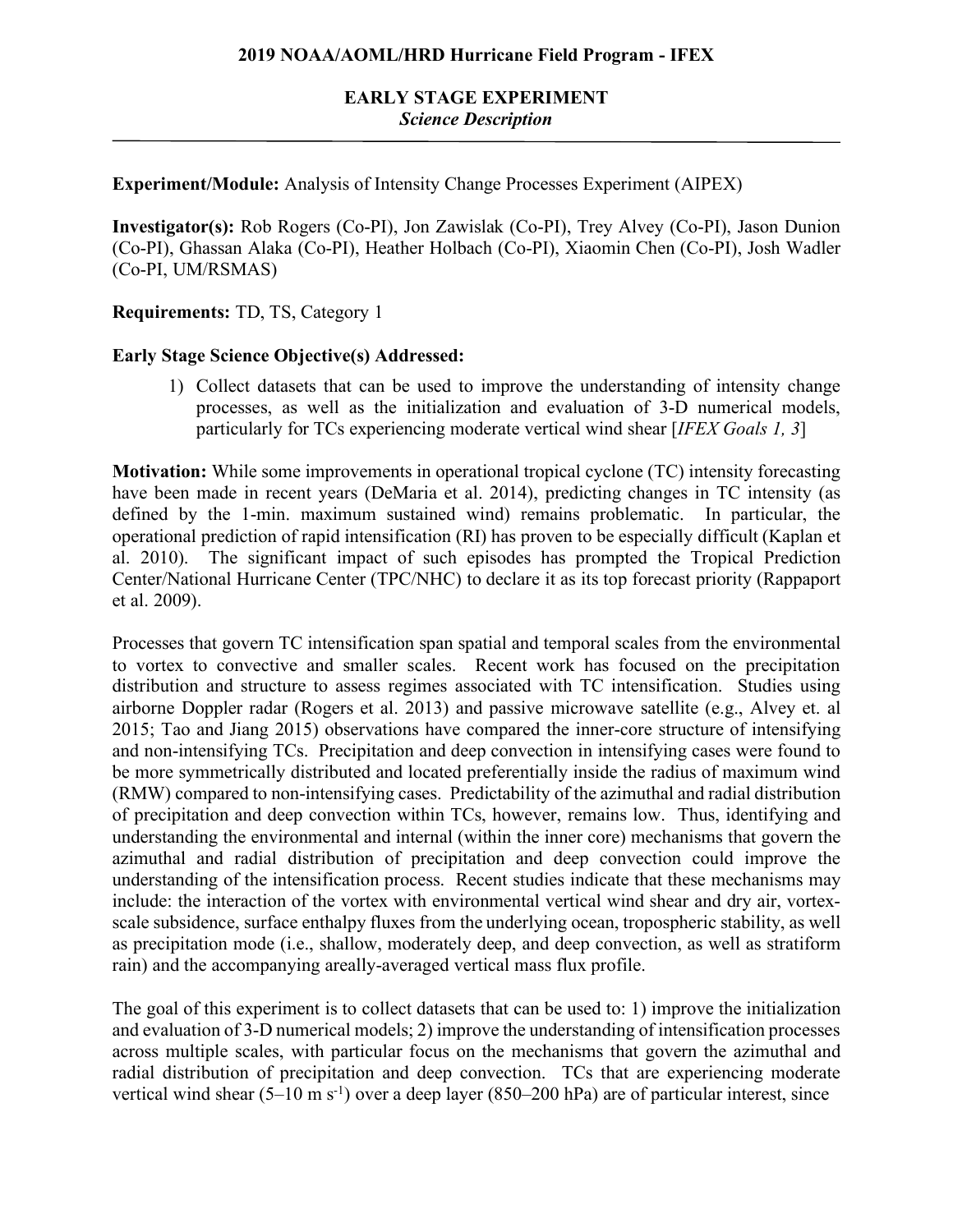# **EARLY STAGE EXPERIMENT** *Science Description*

this range of shear values is often associated with considerable uncertainty with respect to the prospect for TC intensification (Bhatia and Nolan 2013). The overarching goal is to improve the ability to predict the timing and magnitude of intensification, particularly RI, events.

**Background:** Prior studies have found a number of large-scale environmental factors that are generally favorable for TC intensification, including low environmental vertical wind shear, high ocean heat content, and elevated low- to mid-tropospheric humidity. Thus far, statistically-based prediction schemes that employ predictors derived from large-scale environmental fields and GOES infrared satellite imagery have generally been shown to provide the most skillful objective RI guidance (Kaplan et al. 2015). These schemes include the SHIPS rapid intensification index (SHIPS-RII) (Kaplan et al. 2010) and the more recently developed Bayesian and logistic regression RI models (Rozoff and Kossin 2011). Kaplan et al. (2015) showed that these statistical models are capable of explaining roughly 20% of the skill of Atlantic basin RI forecasts at a lead-time of 24-h. The remaining 80% of the skill not explained by the statistical models is assumed to be attributable either to processes not explicitly accounted for by those models or by limitations in the predictability of RI events.

On the vortex-scale, a number of observational studies have found that intensifying TCs have more precipitation and convective bursts occur within the high inertial stability region inside the RMW (e.g., Rogers et al. 2013, 2015, 2016). This configuration is favorable for TC intensification for two hypothesized reasons: 1) In the high inertial stability region, heat energy is much more efficiently converted to kinetic energy (Schubert and Hack 1982; Vigh and Schubert 2009), and 2) Diabatic heating within the high inertial stability region enables angular momentum surfaces to be drawn inward at the RMW, resulting in tangential wind spinup (Smith and Montgomery 2016).

Observational studies have also found that intensifying TCs typically have more symmetrically distributed precipitation and deep convection than non-intensifying TCs (e.g., Rogers et al. 2013; Alvey et al. 2015; Tao and Jiang 2015). This is consistent with idealized modeling studies that show that TC intensification is most sensitive to the axisymmetric, azimuthal wavenumber-0 component of diabatic heating (e.g., Nolan et al. 2007). One principal environmental factor that can prevent the development of this symmetry is vertical wind shear. The interaction of TCs with environmental vertical wind shear typically results in a wavenumber-1 asymmetry in vertical motion and precipitation, in which upward vertical motion and deep convection is favored in the downshear semicircle, while downward motion and suppression of deep convection is observed in the upshear semicircle (e.g., Marks et al. 1992; Reasor et al. 2013; Rogers et al. 2016; Zawislak et al. 2016). An increase in asymmetry can lead to the decrease in the projection of diabatic heating onto the axisymmetric, azimuthal wavenumber-0 component that has been shown to be important for TC intensification. However, the magnitude of this asymmetry can exhibit considerable variability, particularly within the moderate shear regime  $(5-10 \text{ m s}^{-1})$  that has been shown to be problematic for operational intensity forecasts (Bhatia and Nolan 2013). This suggests the importance of understanding what governs the azimuthal distribution of precipitation and deep convection.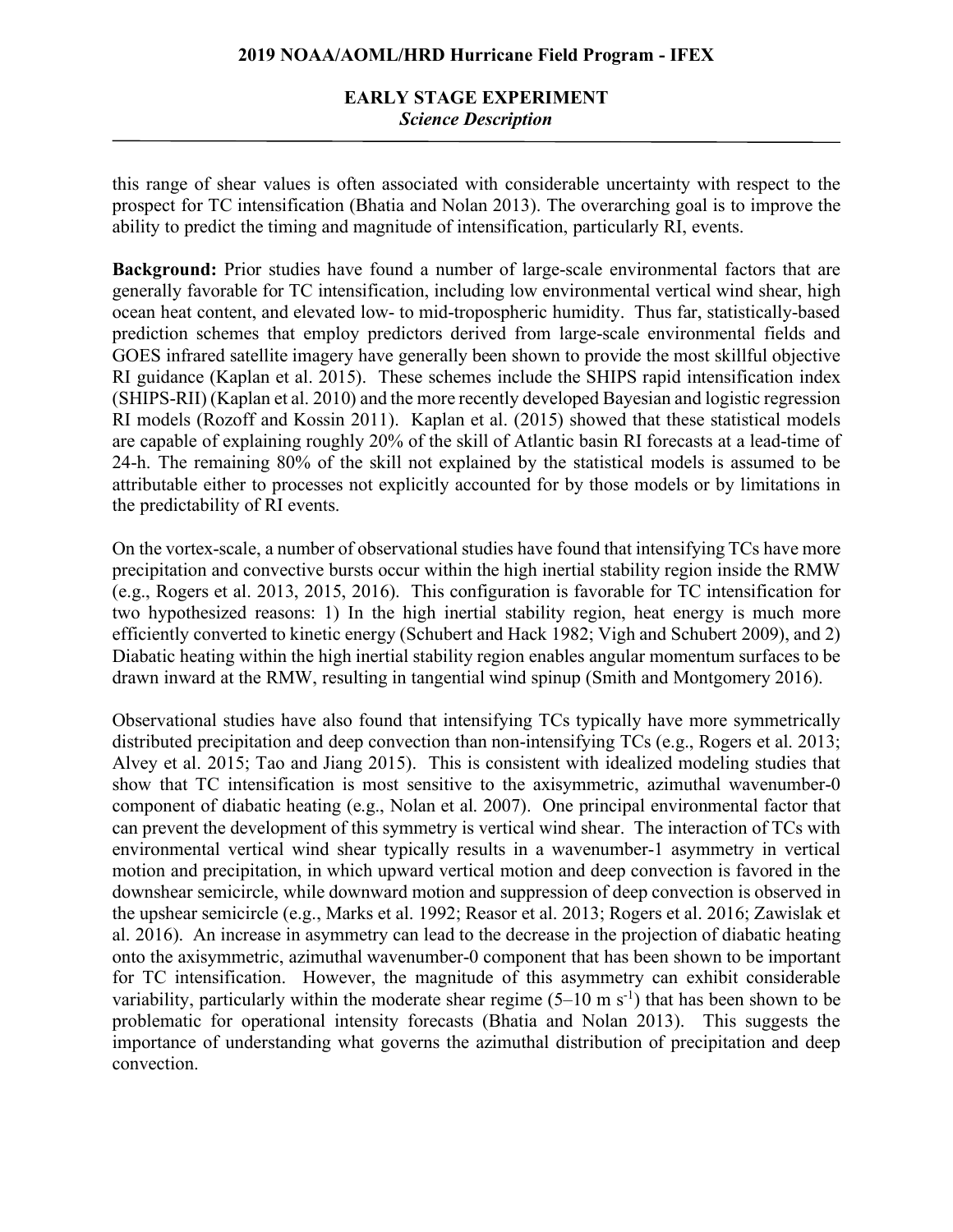# **EARLY STAGE EXPERIMENT** *Science Description*

Recent studies have used airborne Doppler radar and dropsonde data to examine what hinders the development of precipitation symmetry in sheared TCs (Rogers et al. 2016; Zawislak et al. 2016; Nguyen et al. 2017). These studies show evidence for several potential hindering factors. First, convective downdrafts associated with the downshear convection can cool and stabilize the lower troposphere in the left of shear and upshear quadrants. Second, subsidence in the upshear quadrants can increase the temperature and decrease the relative humidity of the mid-troposphere, effectively capping the lower troposphere. Third, dry air can be transported laterally from the environment into the TC's upshear quadrants. These hindering factors could be mitigated through several potential mechanisms, as listed in the hypotheses below.

**Hypotheses:** The following hypotheses will guide the sampling strategies for TCs that have the potential to undergo (rapid) intensification:

- 1. Intensification is favored when precipitation and deep convection are distributed symmetrically and located preferentially inside the radius of maximum wind (RMW).
- 2. The local kinematic (e.g., location and depth of radial inflow, vertical alignment of the vortex) and thermodynamic forcing (e.g., SST, available moisture, and RH) are key in governing whether precipitation (deep convection) is symmetrically distributed and primarily inside the radius of maximum wind (RMW)
- 3. Symmetry is favored when: (a) the mid-troposphere is moistened upshear due to detrainment from mid-tropospheric congestus, evaporation of falling stratiform rain, or reduced lateral advection of dry air from the environment; (b) the lower troposphere is convectively unstable in the upshear quadrants due to enhanced surface enthalpy fluxes from the underlying ocean and/or reduced convective downdrafts.

**Aircraft Pattern/Module Descriptions (see** *Flight Pattern* **document for more detailed information):** Missions will be targeted for systems that have a reasonable chance of undergoing intensification based on statistical and numerical model forecast guidance. When possible (i.e., subject to range, timing, and other logistical constraints), missions will begin at least 24 h prior to the expected onset of intensification, while the TC is still at tropical depression or tropical storm intensity. This enables the documentation of TC structure during the time leading up to intensification onset (if it indeed occurs). Ideally missions will continue every 12 h, as long as feasible. If either the P-3 or G-IV aircraft cannot fly every 12 h the experiment can still be conducted provided that the gap between missions for any one of the two aircraft does not exceed 24 h. Although all intensification rates are of interest, priority will be given to those with a high potential for RI according to model guidance and/or are forecast to experience at least moderate  $(5-10 \text{ m s}^{-1})$  vertical wind shear over a deep layer. There are a few possible configurations for the execution of this experiment, as outlined below:

**1. Both P-3 and G-IV are available:** This is the optimal configuration for this experiment as, under this scenario, the P-3 and G-IV would coordinate operations (i.e., takeoff times would allow both aircraft to sample the TC simultaneously). The P-3 will sample the innercore with the standard rotated Figure-4 pattern (P-3 Module 1), while the G-IV will sample the outer environment and near-TC environment (typically around 60 n mi, or 100 km)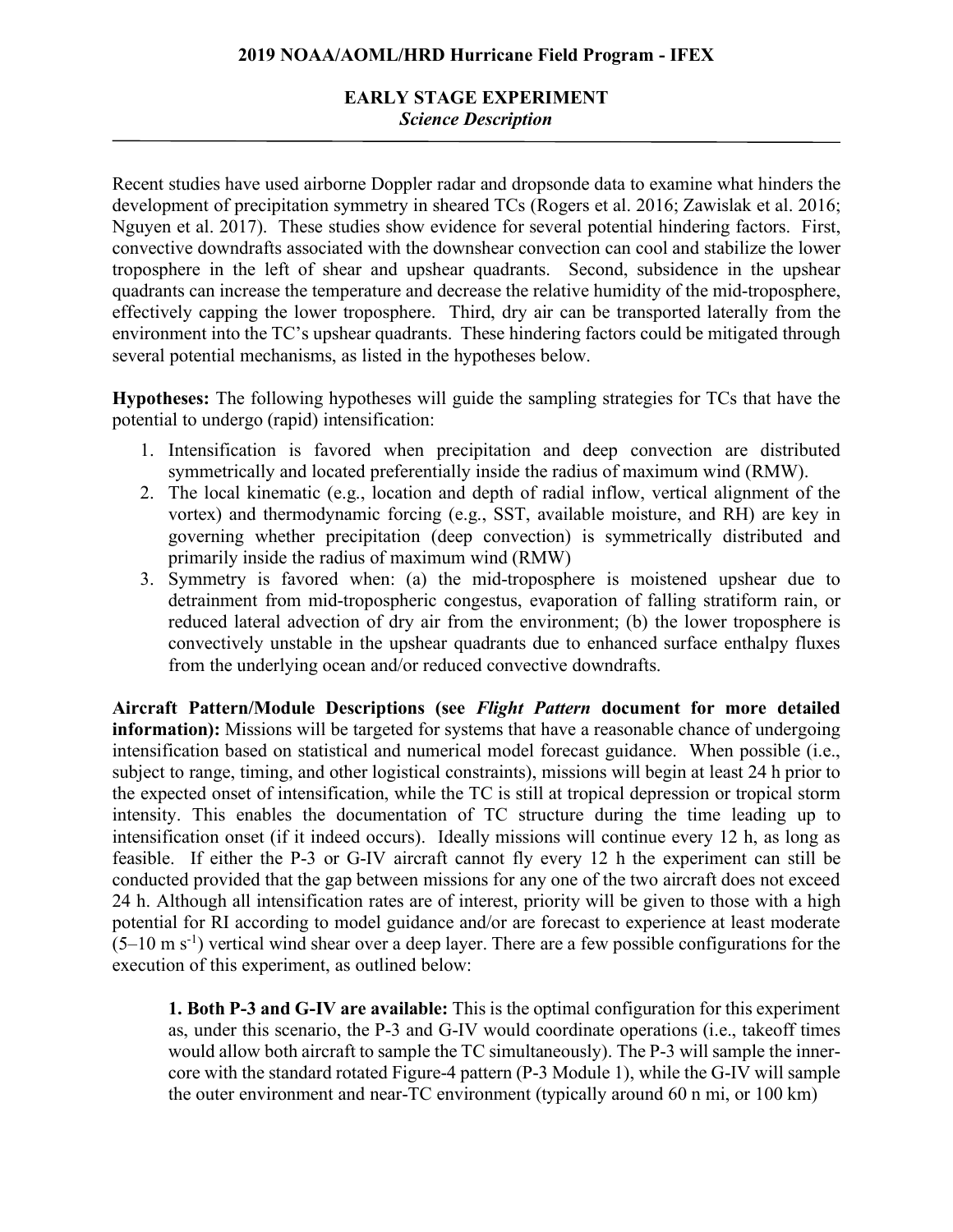with either the circumnavigation (G-IV Module 1) or star (G-IV Module 2) pattern.

**2. Only P-3 is available:** When the G-IV is not available for coordinated operations, either because of operational tasking requirements or aircraft unavailability, P-3 targeted observations in the near environment and inner core can still contribute towards the objectives of the experiment. In this scenario there are two possible strategies for sampling, which depend on whether the precipitation distribution is asymmetric:

a. TC is highly asymmetric:

This option will be chosen when the precipitation distribution in the targeted TC is expected to be highly asymmetric during the mission. Such an asymmetric configuration would allow for a high-altitude P-3 circumnavigation pattern to at least target the precipitation-free upshear semicircle, and when hazard avoidance is possible the downshear quadrants. Indications of an appropriate magnitude of asymmetry may include:

- 1) Visible, infrared, or microwave satellite imagery indicates an exposed or partiallyexposed low level circulation center (see example below).
- 2) The environmental vertical wind shear, as indicated by SHIPS, is expected to be sufficient ( $> 5$  m s<sup>-1</sup>) during the mission to result in an asymmetric precipitation structure.
- 3) High-resolution numerical guidance (i.e. HWRF) forecast a lack of precipitation in the upshear semicircle of the TC during the mission.



*Figure-4 in green, circumnavigation in orange, shear vector in black, 'X' is a dropsonde location).*

Given this scenario, the P-3 will sample the near environment and inner core with a pattern that includes a high-altitude circumnavigation and, optimally, a rotated Figure-4 (P-3 Module 2). If time doesn't permit for a complete rotated Figure-4, then a single Figure-4 can be substituted. The radius of the circumnavigation should be as close to the inner-core precipitation shield as safety allows, as best determined through available visible or infrared satellite, microwave, or radar imagery. The high-altitude circumnavigation allows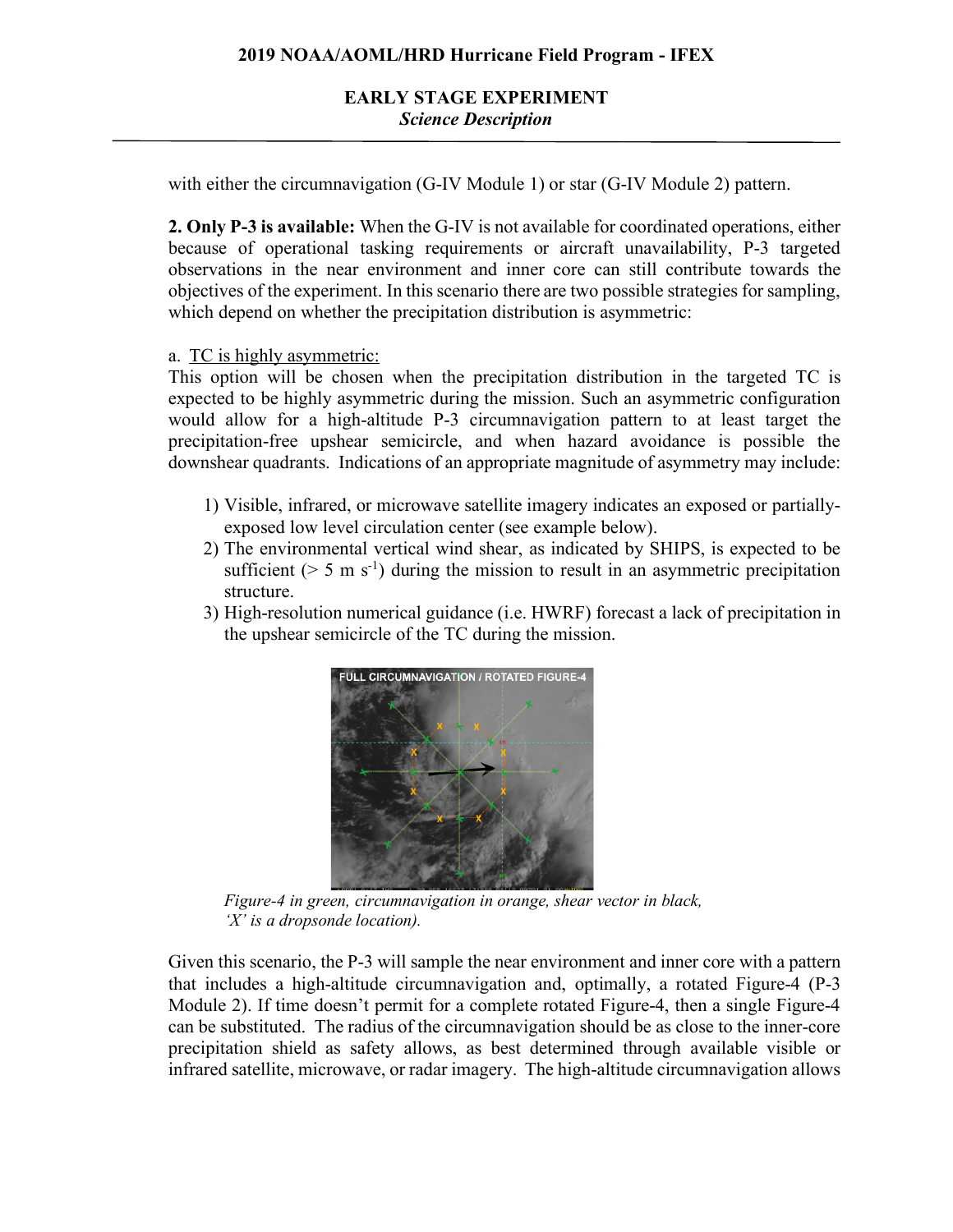for increased azimuthal and vertical dropsonde data coverage, particularly in the critical, precipitation-free upshear region that may fill in as intensification commences.

## b. TC is relatively symmetric:

This scenario applies to a targeted TC that has the potential for intensification, but the precipitation is expected to be too symmetric during the mission for the P-3 high-altitude circumnavigation to be conducted safely. Here, the P-3 will sample the inner-core vortex structure with the standard rotated Figure-4 pattern (P-3 Module 1).

**3. Only G-IV is available:** This option is less preferable as targeted observations of the vortex structure are also important towards the objectives of the experiment. This option applies to any targeted TC that has the potential for intensification, regardless of asymmetric structure. Under this option, the G-IV will sample the outer and near environments with either the circumnavigation (G-IV Module 1) or star (G-IV Module 2), and requires that hazard avoidance permit the G-IV to obtain measurements within/very near the inner core.

**Links to Other Early Stage Experiments/Modules:** If the opportunity arises during the execution of AIPEX, fly the Convective Burst Module or Arc Cloud Module (see accompanying discussion in Field Program plan). The Convective Burst Module would be optimal for determining the structure and evolution of deep convection within the framework of the broader vortex-scale circulation as it interacts with vertical shear (if appropriate), while the Arc Cloud Module would be ideal for documenting locations within the vortex circulation encountering significant low-to mid-level dry air and determining the impact of the associated outflow boundaries on the boundary layer temperature and moisture distribution. The collection of data from the Doppler Wind Lidar (DWL), as a part of the DWL Module, would optimally provide information on the wind field in the absence of radar scatterers, e.g., on the upshear side of the TC. AIPEX can also be flown in conjunction with the following *Early Stage* experiments and modules: SFMR Module, TDR Experiment, Synoptic Flow Experiment, NESDIS JPSS Satellite Validation Experiment, and ADM-Aeolus Satellite Validation Module.

**Analysis Strategy:** The general analysis strategy follows that performed in recent observational studies (Reasor et al. 2013; Zhang et al. 2013; Rogers et al. 2016; Zawislak et al. 2016; Nguyen et al. 2017). The analysis strategy includes assessing and documenting the time evolution of the following:

- *Azimuthal and radial distribution of inner-core precipitation and deep convection* (P-3 TDR/LF, possibly G-IV TDR). The inner-core precipitation asymmetry, and its projection onto the axisymmetric, azimuthal wavenumber-0 component will be assessed quantitatively (assuming sufficient azimuthal coverage). The location of precipitation and convective bursts relative to the RMW will be examined.
- *Precipitation mode, particularly upshear* (P-3 TDR/LF, possibly G-IV TDR). An analysis of the precipitation mode (shallow, moderately deep, deep convection, as well as stratiform rain), using the vertical velocity and reflectivity structure, will allow for an assessment as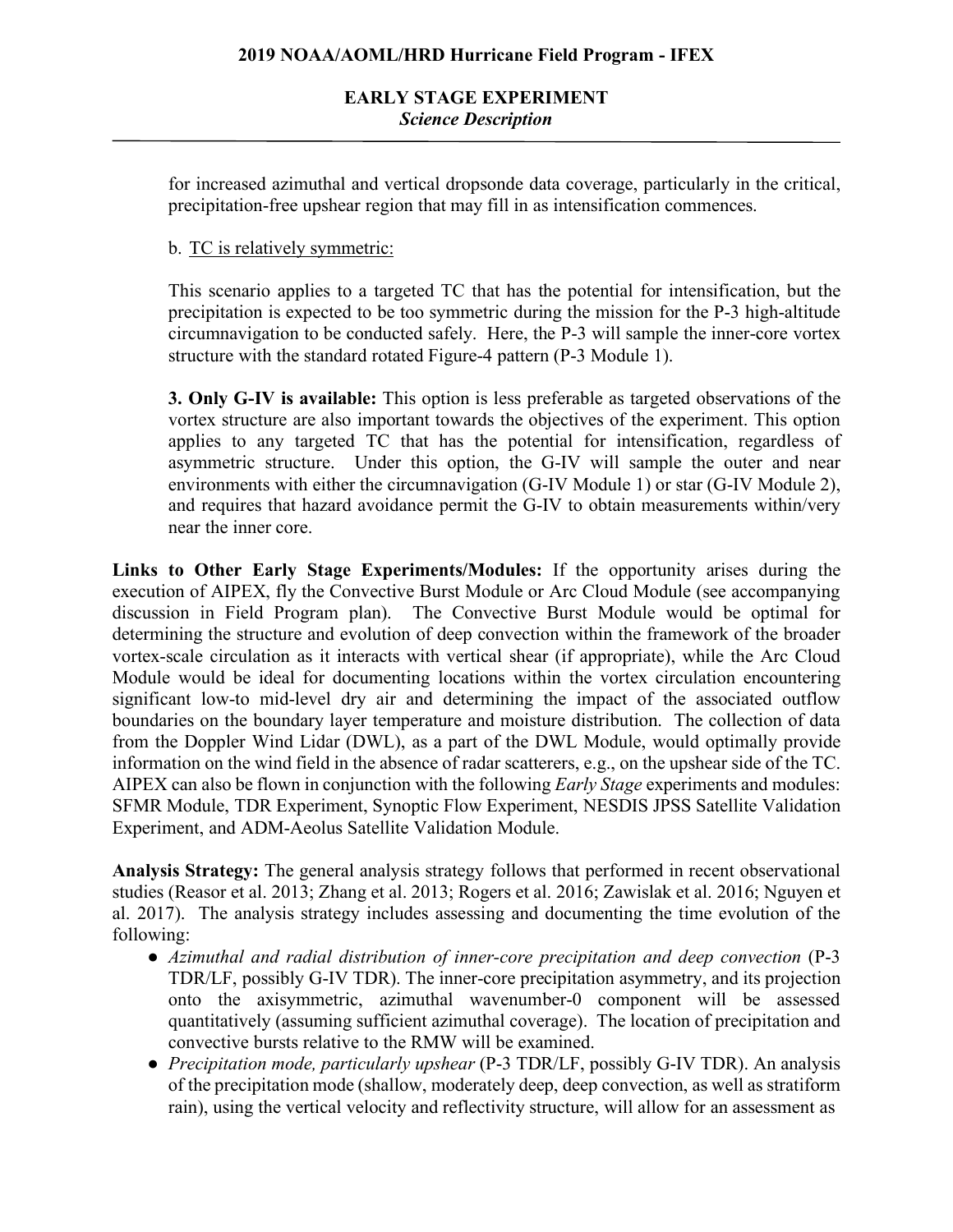# **EARLY STAGE EXPERIMENT** *Science Description*

to whether moistening of the inner core occurs through upscale growth of convection (moistening from convective detrainment at gradually higher altitudes), or from the topdown via stratiform rain as hydrometeors produced downshear are transported azimuthally upshear.

- *Structure of the areally-averaged vertical mass flux profiles* (P-3 TDR, possibly G-IV TDR). Literature (Raymond et al. 2011; Gjorgjievska and Raymond 2014) has identified a key transition from a "top heavy" vertical mass flux profile (convergence preferentially in the midtroposhere) to a "bottom heavy" profile (convergence preferentially in the low troposphere) in the development of a TC. To further understand this evolution, the relationship between the mass flux profiles and the contributions of various precipitation modes (through vertical velocity, reflectivity) to overall precipitation will be analyzed.
- *Low-wavenumber thermodynamic and kinematic structure of the boundary layer* (P-3/G-IV dropsondes, DWL for kinematic only). The thermodynamic focus will be on the boundary layer cooling by convective downdrafts and the subsequent recovery via surface enthalpy fluxes from the underlying ocean in the downstream (upshear-left through downshear-right) quadrants. Surface enthalpy fluxes will be calculated where dropsondes are paired with AXBTs that provide sea surface temperature. The kinematic focus will be on obtaining measurements of the strength and depth of boundary layer inflow and convergence in the boundary layer, both in a symmetric sense and relative to the shear vector (when relevant). Additionally, the gradient and agradient flow in the boundary layer will be calculated.
- *Low-wavenumber thermodynamic and kinematic structure above the boundary layer* (P-3/G-IV dropsondes, P-3/G-IV TDR and DWL for kinematic only). The presence of midtropospheric dry air is of particular interest. Assuming mid-tropospheric dry air is present (most likely in the upshear quadrants), the potential sources of this dry air (vortex-scale subsidence or lateral advection from the environment) and how this upshear dry air is removed (i.e., through detrainment from congestus or evaporation of stratiform precipitation) will be assessed.
- *Vortex tilt* (P-3 TDR, possibly G-IV TDR). Assuming sufficient TDR coverage, the vortex tilt will be examined quantitatively by merging TDR analyses from each Figure-4. If the vortex tilt appears to decrease rapidly during a flight, individual TDR analyses can be used to qualitatively examine the time evolution of vortex tilt during the alignment process.
- *Vertical wind shear and upper-level divergence* (G-IV dropsondes). These quantities will be computed and compared with global model analyses. The vertical distribution of shear will also be evaluated, as upper-level shear is hypothesized to be less deleterious than lowlevel shear.

The overarching hypothesis is that, by performing the above analyses for multiple AIPEX data sets collected during both RI and non-RI events, it will be possible to determine the conditions that are triggers for RI. This analysis strategy can also assist in the evaluation of 3-D numerical models, including the sufficiency (or lack thereof) of the horizontal resolution, and the microphysical and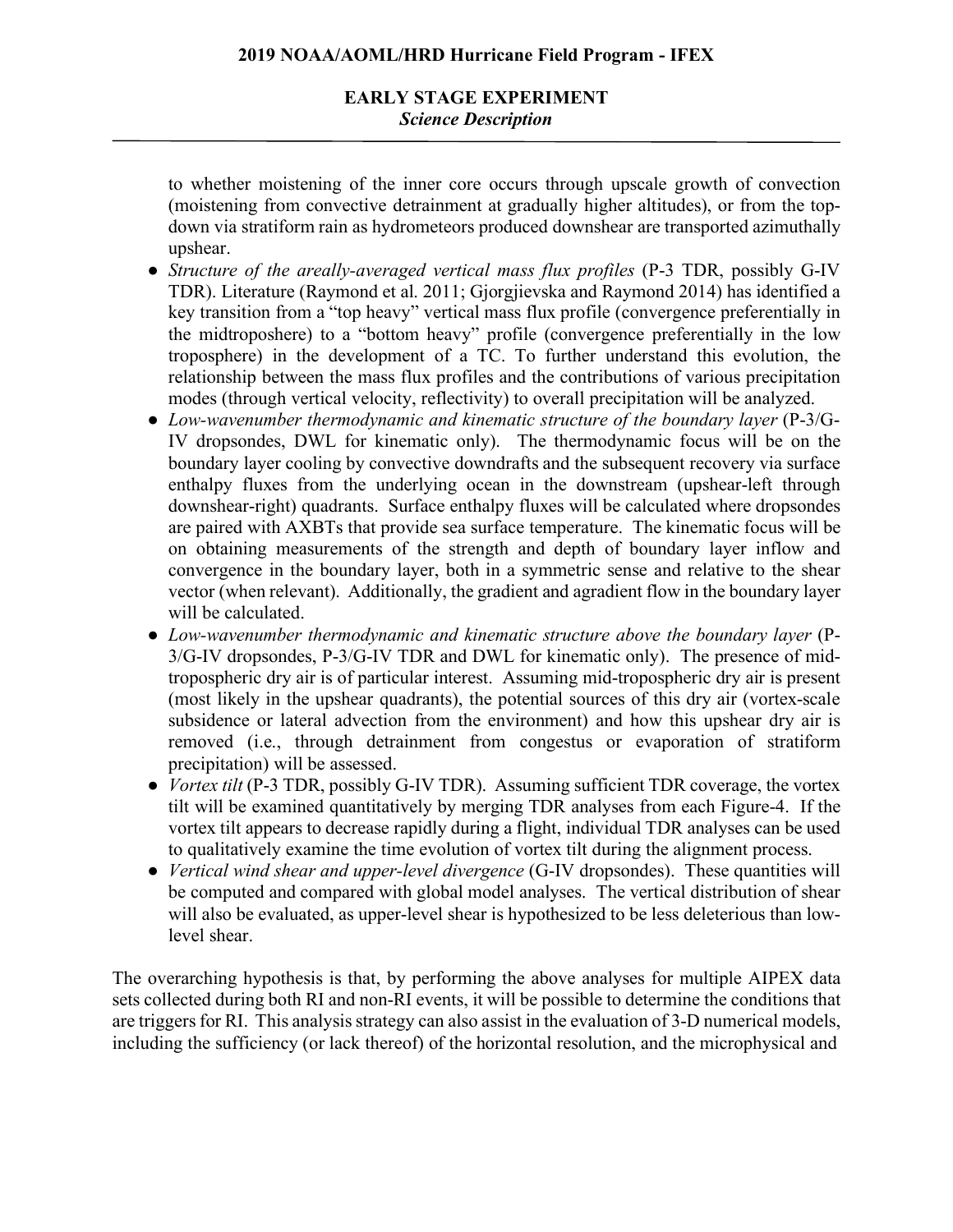## **EARLY STAGE EXPERIMENT** *Science Description*

planetary boundary layer parameterization schemes. Dropsonde, flight-level, super-obbed Doppler radar, and SFMR data are made available over the GTS and assimilated in real time, while full Doppler fields and lower fuselage radar will be available post-flight.

#### **References:**

- Alvey, G.R. III, J. Zawislak, and E. Zipser, 2015: Precipitation Properties Observed during Tropical Cyclone Intensity Change. *Mon. Wea. Rev*., **143**, 4476–4492. doi: 10.1175/MWR-D-15-0065.1.
- Bhatia, K. T., and D. S. Nolan, 2013: Relating the skill of tropical cyclone intensity forecasts to the synoptic environment. *Wea. Forecasting*, **28**, 961–980, doi: 10.1175/WAF-D-12- 00110.1.
- DeMaria, M., C. R. Sampson, J. A. Knaff, and K. D. Musgrave, 2014: Is tropical cyclone intensity guidance improving? *Bull. Amer. Meteor. Soc.*, **95**, 387–398, doi:10.1175/BAMS-D-12- 00240.1.
- Gjorgjievska, S., and D. J. Raymond, 2014: Interaction between dynamics and thermodynamics during tropical cyclogenesis. *Atmos. Chem. and Phys*., **14**, 3065–3082, doi:10.5194/ 784 acp-14-3065-2014.
- Kaplan, J., M. DeMaria, and J. A. Knaff, 2010: A revised tropical cyclone rapid intensification index for the Atlantic and eastern North Pacific basins. *Wea. Forecasting*, **25**, 220–241, doi: 10.1175/2009WAF2222280.1.
- Kaplan, J., and Coauthors, 2015: Evaluating environmental impacts on tropical cyclone rapid intensification predictability utilizing statistical models. *Wea. Forecasting*, **30**, 1374–1396, doi: 10.1175/WAF-D-15-0032.1.
- Marks, F. D., Jr., R. A. Houze Jr., and J. F. Gamache, 1992: Dual-aircraft investigation of the inner core of Hurricane Norbert. Part I: Kinematic structure. *J. Atmos. Sci.*, **49**, 919–942, doi: 10.1175/1520-0469(1992)049<0919:DAIOTI>2.0.CO;2.
- Nguyen, L. T., R. Rogers, and P. Reasor 2017: Thermodynamic and kinematic influences on precipitation symmetry in sheared tropical cyclones: Bertha and Cristobal (2014). *Mon. Wea. Rev.* In review*.*
- Nolan, D. S., Y. Moon, and D. P. Stern, 2007: Tropical cyclone intensification from asymmetric convection: Energetics and efficiency. *J. Atmos. Sci.*, **64**, 3377–3405, doi: 10.1175/JAS3988.1.
- Rappaport, E. N., and Coauthors, 2009: Advances and Challenges at the National Hurricane Center. *Wea. Forecasting*, **24**, 395–419.
- Raymond, D. J., S. L. Sessions, and C. L. Carrillo, 2011: Thermodynamics of tropical cyclogenesis in the northwest pacific. *J. Geophys. Res. Atmos*., **116** (D18), doi:10.1029/2011JD015624
- Reasor, P. D., R. F. Rogers, and S. Lorsolo, 2013: Environmental flow impacts on tropical cyclone structure diagnosed from airborne Doppler radar composites. *Mon. Wea. Rev.*, **141**, 2949–2969, doi: 10.1175/MWR-D-12-00334.1.
- Rogers, R., P. Reasor, and S. Lorsolo, 2013: Airborne Doppler observations of the inner-core structural differences between intensifying and steady-state tropical cyclones. *Mon. Wea. Rev.*, **141**, 2970–2991, doi: 10.1175/MWR-D-12-00357.1.